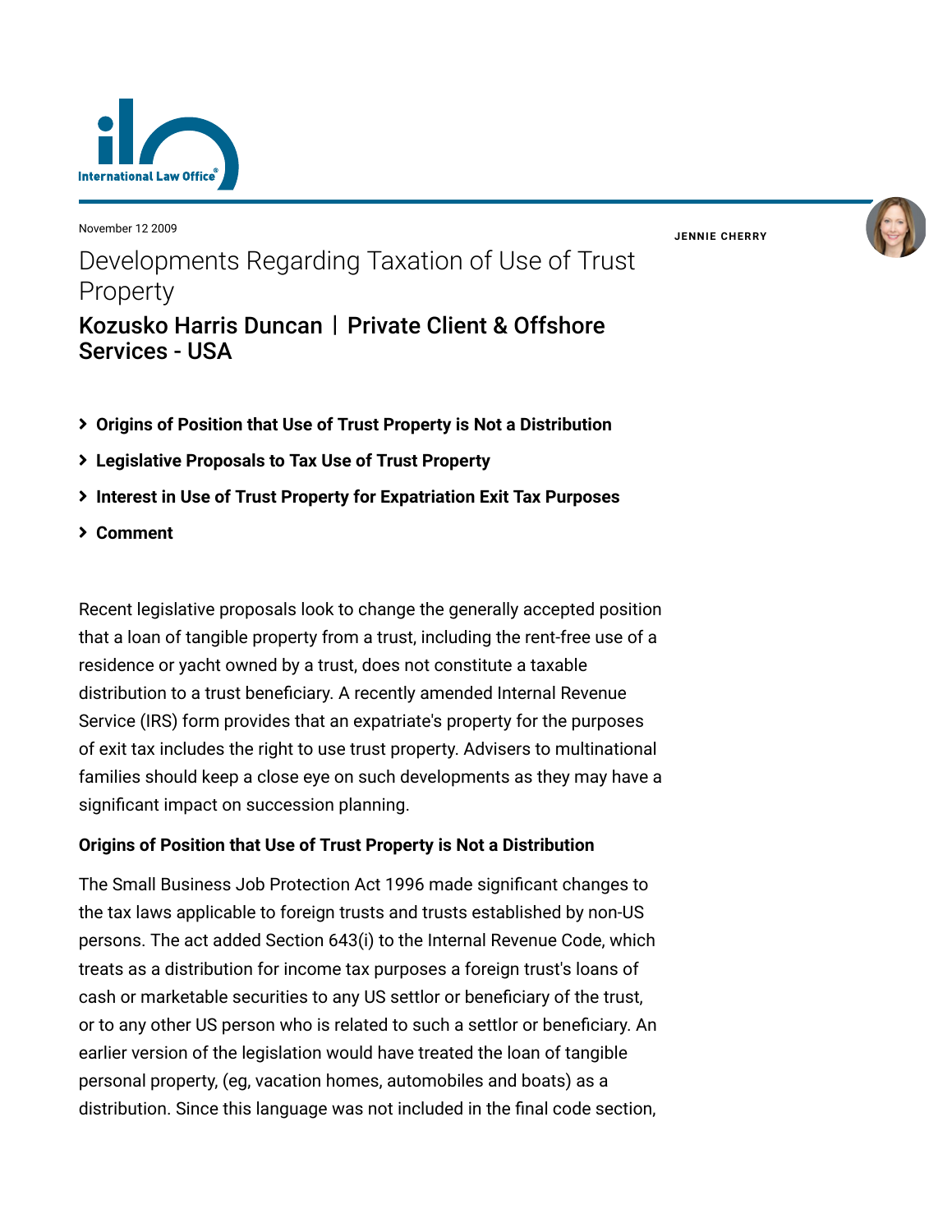practitioners generally concluded that use of trust property by a beneficiary was not a distribution, so that such use did not give rise to US reporting obligations or tax consequences to a US beneficiary.

The 1996 act also amended Section 679 of the code, which treats the US settlor of a foreign trust that has one or more US beneficiaries as the owner of the trust's assets for US income tax purposes, under the so-called grantor trust rules (for further details regarding grantor trust classification [please see "Taxation of Offshore Trusts and Impact of New Lower Tax](http://www.internationallawoffice.com/Newsletters/detail.aspx?g=fa09696c-86d8-4011-bfb3-ba66bf73c584) Rates"). Whether a foreign trust has a US beneficiary is determined on an annual basis, with the foreign trust being treated as having a US beneficiary for a taxable year unless no part of the income or corpus of the trust may be paid or accumulated to or for the benefit of, directly or indirectly, a US person. Neither the code nor the regulations address the use of trust property.

Even prior to the 1996 act, case law supported the position that use of trust property was not taxable to the beneficiary. In Alfred I DuPont Testamentary Trust<sup>11</sup> the US Tax Court held that amounts paid by trustees for the maintenance and improvement of a residence could not be deducted for income tax purposes as distributions to Mrs DuPont as the residuary beneficiary of the testamentary trust. The court discussed Commissioner v Plant, **[\(2\)](#page-4-1)** in which the Second Circuit Court of Appeals noted that the *Plant* facts were:

"like one of a trust under which the trustee is directed to keep a house in repair and allow a beneficiary to live in it rent free. The advantage derived by a beneficiary under such a trust is not taxable as part of his income."

# <span id="page-1-0"></span>**Legislative Proposals to Tax Use of Trust Property**

#### **Stop Tax Haven Abuse Act**

The proposed Stop Tax Haven Abuse Act recommends changes to Sections 643(i) and 679 of the code that would specifically address the use of trust property.

The proposed act would revise Section 643(i) so that it specifically applies to a foreign trust that makes a loan of cash "or other property, including real estate, marketable securities, artwork, jewelry, and other personal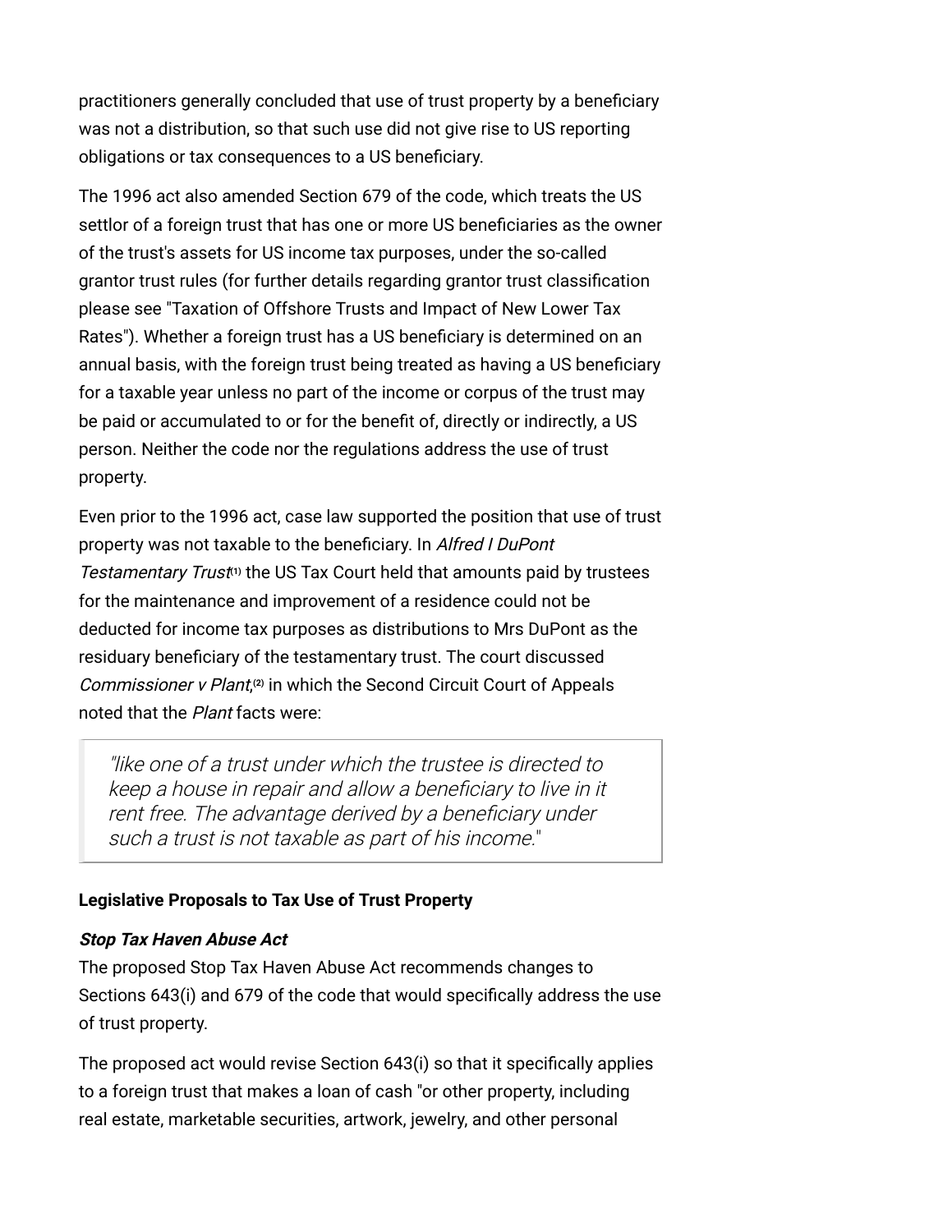property" so that such loan or use will be taxed as a distribution from the foreign trust.

In addition, the proposed act would add to Section 679 a new subsection which would provide that:

"Any United States person receiving from a foreign trust cash or other property, or receiving the use thereof, shall be treated as a beneficiary of such trust regardless of whether such person is a named beneficiary, except to the extent that such person paid fair market value for the benefit received."

### **Foreign Account Tax Compliance Act**

Most recently, a House-Senate proposal announced on October 27 2009, entitled the Foreign Account Tax Compliance Act, proposes amending Section 643(i) to read:

"if a foreign trust makes a loan of cash or marketable securities (or permits the use of any other trust property) directly or indirectly to or by (A) any grantor or beneficiary of such trust who is a United States person, or (B) any United States person not described in subparagraph (A) who is related to such grantor or beneficiary, the amount of such loan (or the fair market value of the use of such property) shall be treated as a distribution by such trust to such grantor or beneficiary (as the case may be)."

The proposed act provides an exception for the use of any trust property other than a loan of cash or marketable securities to the extent that the trust is paid the fair market value of such use within a reasonable period of time.

Although the proposed act does not amend Section 679 to specify that a US person receiving the use of trust property shall be treated as a US beneficiary for the purposes of that section, it otherwise attempts to enforce compliance in treating US persons as owners of property transferred to foreign trusts by integrating regulations previously clarifying that a foreign trust is treated as having a US beneficiary if any current,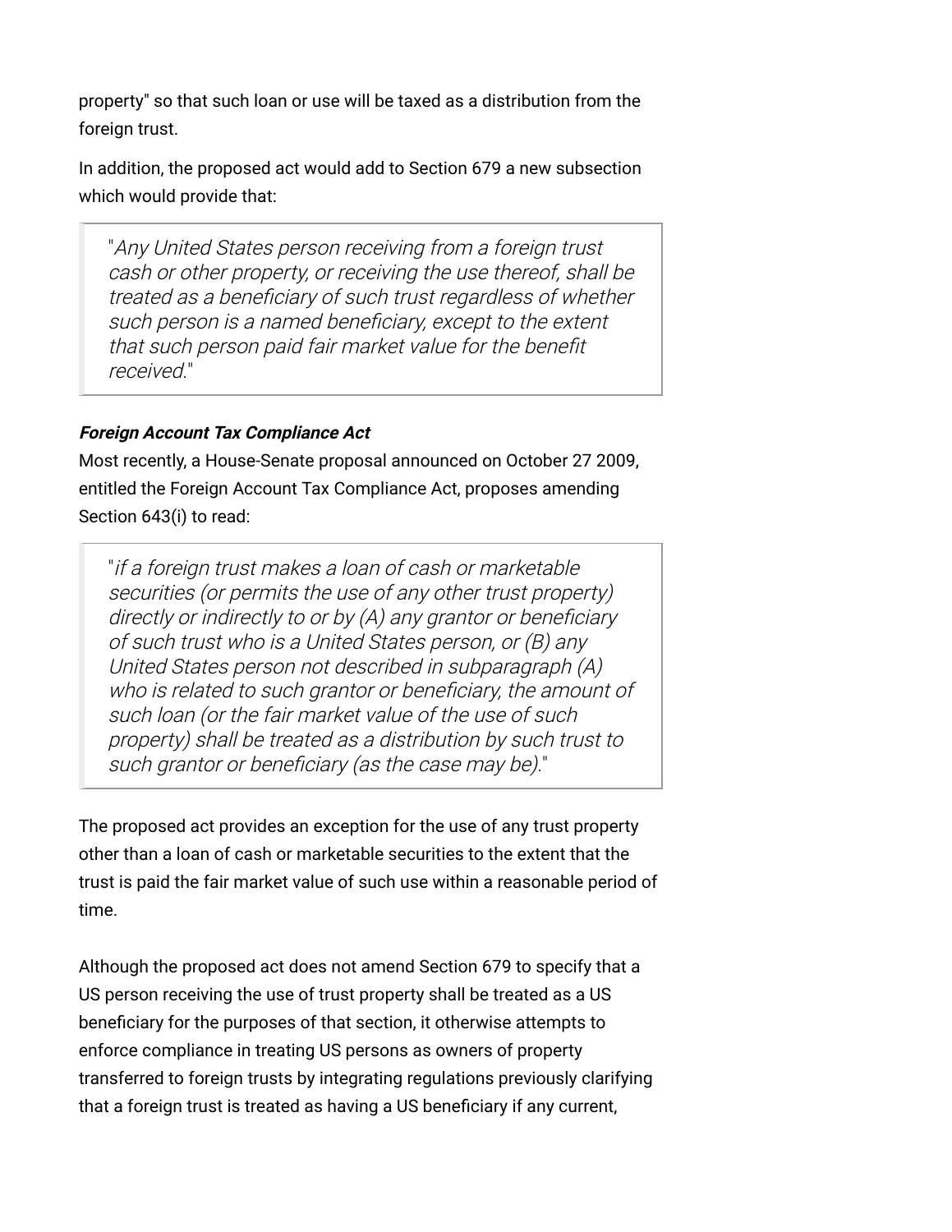future or contingent beneficiary of the trust is a US person.

This newly proposed legislation is even more aggressive in its attempts to address what is viewed as egregious non-compliance by US tax evaders. In addition to amending Sections 643(i) and 679, the proposed act would force foreign financial institutions, foreign trusts and foreign corporations to provide information about their US accountholders, grantors and owners. It would also require certain persons who provide any material aid, assistance or advice to US individuals acquiring certain direct or indirect interests in foreign entities to file an information return setting forth the identity of the foreign entity and the identity of the US individual.

### <span id="page-3-0"></span>**Interest in Use of Trust Property for Expatriation Exit Tax Purposes**

At the end of May 2009 the IRS released a substantially revised Form 8854 - Expatriation Information Statement. Form 8854 is used by US citizens who have relinquished their citizenship and long-term US residents who have ended their residency to provide information relevant to the mark-tomarket (or exit) tax that is applied to persons expatriating after June 16 [2008 \(for further details please see "New Tax Law Applicable to](http://www.internationallawoffice.com/Newsletters/detail.aspx?g=87c81007-0573-411e-adb1-3c46273c9ee4) Expatriates"). The mark-to-market tax applies to the net unrealized gain on the covered expatriate's worldwide assets as if such property were sold for its fair market value on the day before the expatriation date to the extent that the net gain exceeds \$600,000.

The new instructions to Form 8854 confirm that the standard for determining whether a taxpayer owns an interest in property is whether that interest would be included in the taxpayer's gross estate for federal estate tax purposes. The instructions further state that:

"An interest in property includes money or other property, regardless of whether it produces any income or gain. In addition, an interest in the right to use property will be treated as an interest in such property."

#### <span id="page-3-1"></span>**Comment**

The possibility that a beneficiary's use of trust property such as a home or yacht could result in US tax liability raises significant valuation issues. It is often difficult to place a value on outright ownership of items of real and